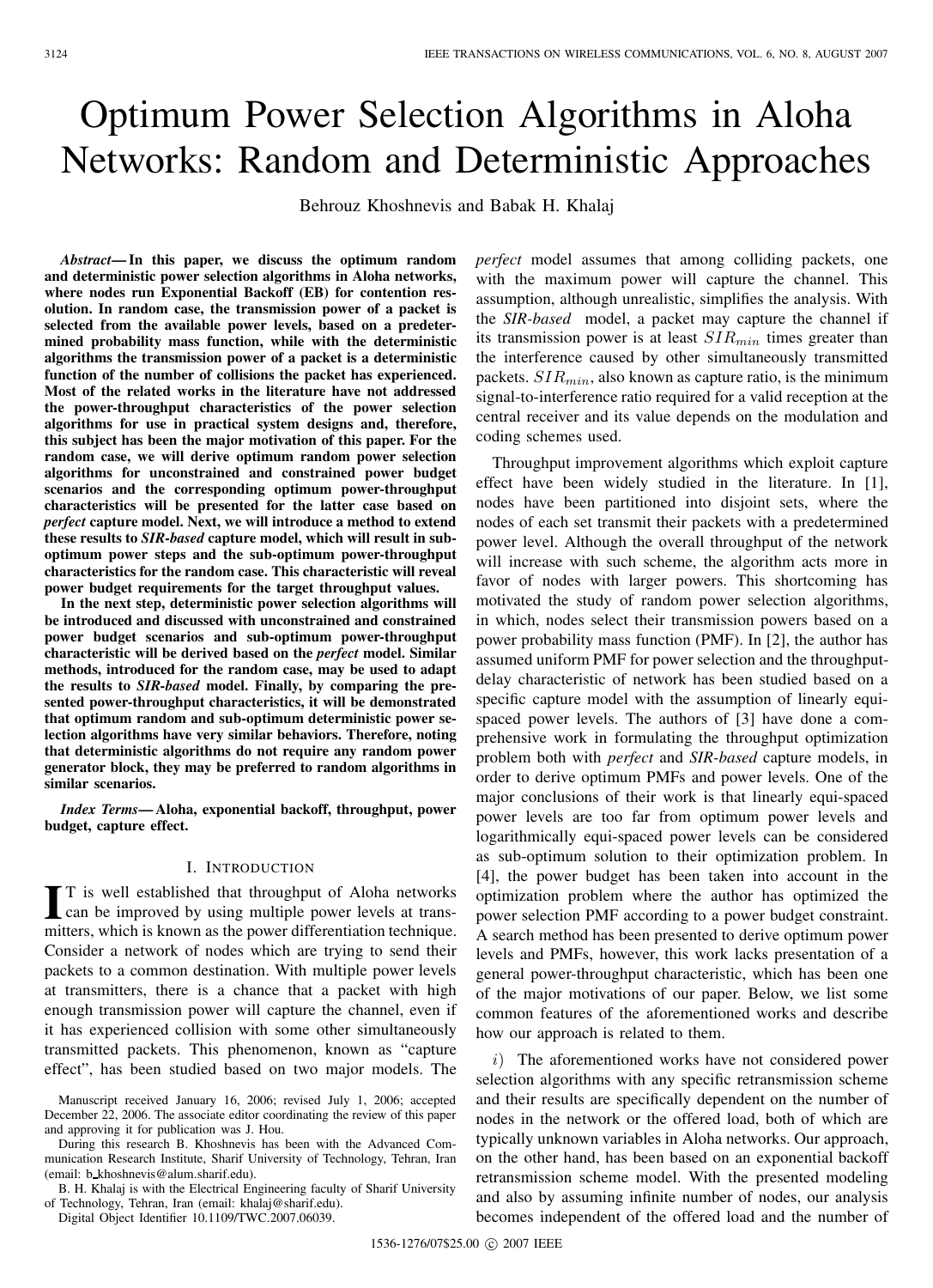

Fig. 1. EB model with random power selection algorithm. Since the same random algorithm selects the transmission power in all states, the probability of collision will in average be independent of the number of collisions.

nodes. As it will be shown, the analysis results will also be applicable to networks with large enough finite number of nodes. Moreover, the assumption of a backoff algorithm which counts the number of collisions, enables us to introduce deterministic power selection algorithms, which have not been mentioned in earlier literature. Using these algorithms, the transmission power of a packet will be a deterministic function of the number of collisions and, therefore, there will be no need for a random power generator block.

 $ii)$  Although the average power (per successfully transmitted packet) is clearly the main constraint of power differentiation techniques, these works have not provided a general power-throughput characteristic to be used in the design process. We address this problem as we consider random and deterministic power selection algorithms for the constrained power budget scenarios. The output of this analysis will be the optimum random and sub-optimum deterministic powerthroughput characteristic, which will be derived based on *perfect* capture model.

iii) Because of the high complexity of *SIR-based* model, earlier results are mainly based on numerical methods and analytical approaches are only provided for the *perfect* model scenarios. Our approach toward the problem has been mainly analytical and in spite of using *perfect* model for our calculations, we will introduce an approximate method to adapt the *perfect* model results to *SIR-based* capture model. The output of this approximation for the random case will be suboptimum power-throughput characteristic and sub-optimum power steps, number of power levels, PMFs and backoff factors for the given power budget constraints. The presented approach can also be used for deterministic algorithms in order to adapt the presented *perfect* model results to *SIRbased* model. The accuracy of the approximate analysis will be verified through simulation results.

It should be mentioned that, in addition to the aforementioned works, some recent works have been done on power differentiation techniques, which will not be discussed here in order to preserve the coherence of earlier references. Interested readers are referred to [5]-[11] and the references therein.

Before describing the organization of the paper, we will list the major assumptions of our analysis. The following assumptions have been made for ease of analysis and are globally accepted in this paper, unless explicitly mentioned.

• Infinite number of nodes send their packets to a common destination through a slotted channel and every node gets informed of its packet's status (success or collision) at the end of the transmission slot, using some implicit acknowledging method. The nodes exploit exponential backoff retransmission scheme for contention resolution.

- Saturation condition has been assumed, where the packet queues of the nodes never get empty. The saturation model of exponential backoff will be used for our analysis.
- Path-loss and fading characteristics of the radio channel have been ignored. Therefore, only the transmission power of the packets have been considered in the analysis of capture effect. In fact, this assumption may be replaced by a weaker one; the nodes have almost equal distances from the central receiver and the path-loss characteristics are the same for all transmission pairs.

The outline of the paper is as follows. First, we will discuss the random algorithms. In section II, the Exponential Backoff (EB) model with random power selection algorithms will be discussed and the basic relations will be presented. In section III, we will derive Optimum Random Power Selection Algorithms (ORPSAs) for the unconstrained budget scenario. The constrained power budget scenario, *perfect* model optimum power-throughput characteristics and the adaptation of the results to the *SIR-based* model will be discussed in IV.

Next, we will go on to the deterministic algorithms. Section V will present EB model with deterministic power selection algorithms and the basic relations for this scenario will be derived. In section VI, unconstrained power budget scenario will be discussed and it will be shown that the throughput of ORPSA can be considered as an upper bound for the throughput of Optimum Deterministic Power Selection Algorithm (ODPSA). Subsequently, we will introduce a search method for ODPSA, based on which, sub-optimum algorithms (sub-ODPSAs) will be presented. The power-constrained scenario will be discussed in section IV and the corresponding *perfect* model sub-optimum power-throughput characteristic will be derived and it will be shown to be very close to the ORPSA characteristic.

# II. MODELING OF EXPONENTIAL BACKOFF WITH RANDOM POWER SELECTION ALGORITHMS

The saturation condition, in which the nodes have always some packets pending transmission, has been discussed in [12]. We have adopted a simple modeling of EB under saturation condition, presented in [13], in order to describe the random power selection scenario. With this model, a node in state  $n \geq 0$ , transmits its packet with randomly chosen power and faces collision with probability of  $p<sub>c</sub>$ , which leads it to state  $n + 1$ , otherwise the node goes back to state 0 (Fig. 1). The contention window size at state n is  $W_n = W_0 r^n$ , where  $W_0$  is the initial contention window size and r is the backoff factor. The transmission power is selected from the set of L available power levels,  $\{P_0, P_1, ..., P_{L-1}\}$ , according to the PMF,  $\zeta = {\zeta_0, \zeta_1, ..., \zeta_{L-1}}$ . Note that,  $P_{i+1} > P_i$ ,  $\sum_{i=0}^{L-1} \overline{\zeta_i} = 1.$ for  $0 \le i < L - 1$ . Also,  $\zeta_i > 0$ , for  $0 \le i \le L - 1$ , and

The following theorem summarizes the basic relations we will use in analysis of random power selection algorithms. It should be noted that the *perfect* capture model has been used for calculating the probability of collision.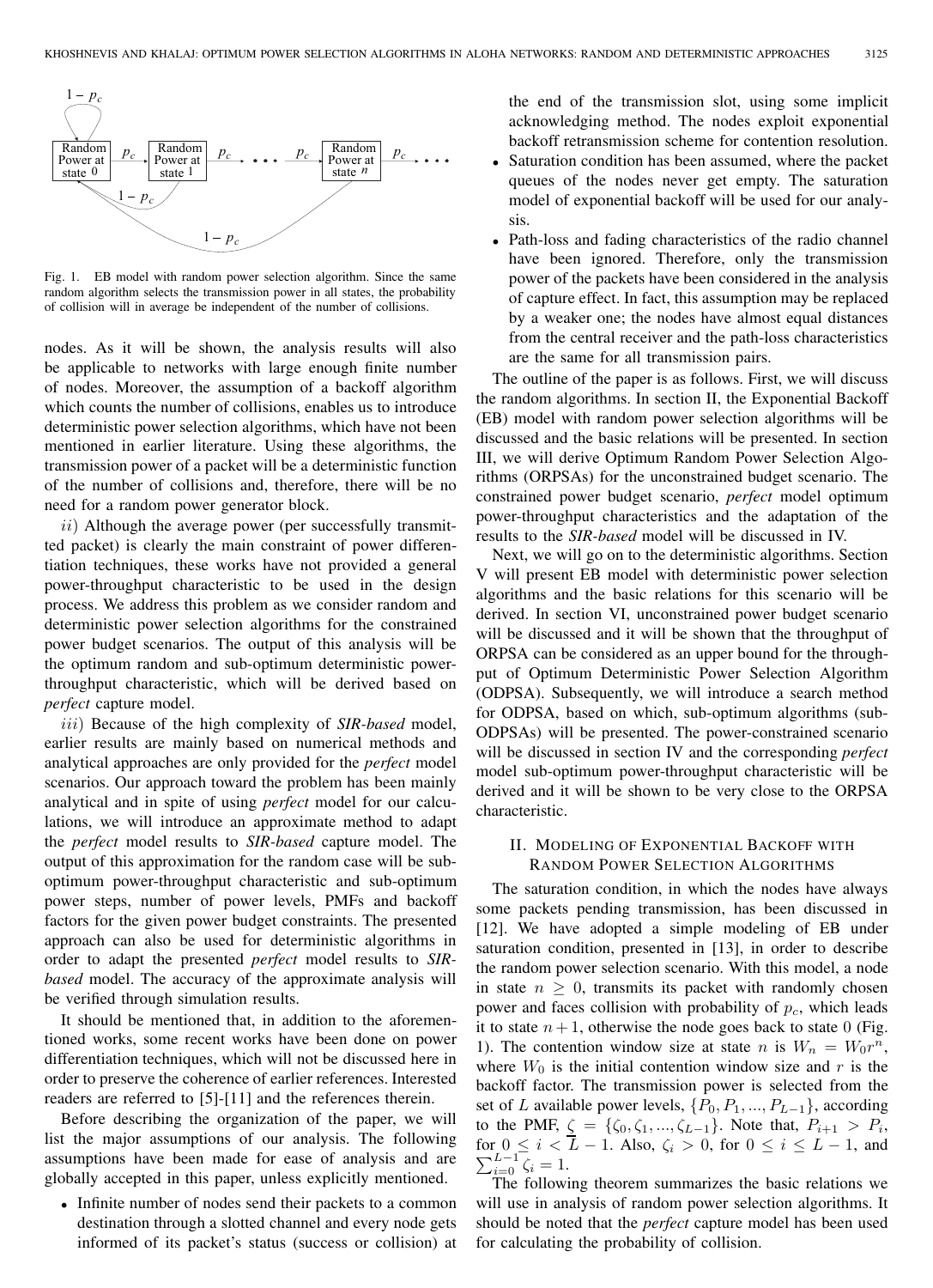*Theorem 1:* Consider a network of N nodes which use the EB model of Fig. 1 for contention resolution and power selection. By defining  $p_t$ ,  $p_c$ ,  $p_{succ}$  and  $P_{av}$  as the average probability of transmission, collision<sup>1</sup>, successful transmission<sup>2</sup> and average required power for a successful transmission, respectively, we will have:

$$
p_t = \frac{2(1 - r p_c)}{W_0(1 - p_c) + 1 - r p_c}
$$
 (1)

$$
1 - p_c = \sum_{i=0}^{L-1} \zeta_i \left( 1 - p_t \sum_{j=i}^{L-1} \zeta_j \right)^{N-1}
$$
 (2)

$$
p_{succ} = N p_t (1 - p_c)
$$
\n<sup>(3)</sup>

$$
P_{av} = \sum_{i=0}^{L-1} \zeta_i P_i / (1 - p_c) \tag{4}
$$

*Proof:*

(1) has been proven in [13].

Based on the assumption of *perfect* model, a packet with power  $P_i$  will capture the channel iff no other packet has been transmitted with power level equal to or greater than  $P_i$ . This proves (2).

 $p_{succ}$  is the probability that a node out of N nodes makes a transmission and does not face collision. This proves (3).

A sample power required for a successful transmission can be expressed as  $P = \sum_{i=0}^{\infty} p_c^i (1 - p_c) \sum_{j=0}^i P_i^{(j)}$ , where  $P_i^{(j)}$ ,  $0 \le j \le i$ , are consecutive i.i.d. power levels used for retransmitting a packet until a successful transmission occurs at the  $i^{th}$  transmission. Defining  $P_{av}$  as  $E\{P\}$  and noting that  $E\{P_i^{(j)}\} = \sum_{k=0}^{L-1} \zeta_k P_k$ , the proof of (4) will be complete. It should be noted that, our system model considers the average condition, where the average probability of collision has been assumed to be independent of transmission powers,  $P_i^{(j)}$ . In fact, both the number of retransmissions  $i$ , and probabilities of collision depend on  $P_i^{(j)}$ . Considering this dependence, calculation of  $P_{av}$  will be a little bit more complex, however, after some manipulations, similar to the approach presented in [4], the final result will be the same as (4).

For the case of infinite number of nodes, which is the main focus of this paper, we will have:

$$
\lim_{N \to \infty} p_t = 0. \tag{5}
$$

In order to prove (5), suppose that  $\lim_{N\to\infty} p_t > 0$ , then from (2), we will have  $p_c = 1$ , as N tends to infinity, which is a contradiction. Also, by combining (5) and (1),

$$
\lim_{N \to \infty} p_c = 1/r. \tag{6}
$$

Statements similar to (5) and (6) have also been reported in [13]. Considering (2), (3) and (6), we will have the following equation for the case of infinite number of nodes<sup>3</sup>:

$$
p_{succ} = N p_t (1 - 1/r) = \sum_{i=0}^{L-1} N p_t \zeta_i e^{-N p_t \sum_{j=i}^{L-1} \zeta_j}.
$$
 (7)

<sup>1</sup>Hereafter, by "collision", the case of simultaneous transmissions is meant, where none of the packets has been able to capture the channel.

<sup>2</sup>We will use the term "throughput" for the average probability of successful transmission, since it represents the amount of channel utilization.

<sup>3</sup>Noting that most of the equations of this paper are related to the "infinite nodes" scenario, the  $\lim_{N\to\infty}$  symbol will be omitted for convenience. Consideration of "finite nodes" case will be explicitly mentioned.

Based on the presented system model and relations, we will go through the optimization problem in sections III and IV.

## III. ORPSA WITH UNCONSTRAINED POWER BUDGET

In this section, we will discuss the optimization problem without considering any limit on the average power. We will derive ORPSA both for fixed and variable backoff factors.

## *A. Fixed Backoff Factor*

Our purpose is to find the optimum values of elements of  $\zeta$ , such that  $p_{succ} = N p_t (1 - 1/r)$  is maximized, while following conditions hold:

$$
\sum_{i=0}^{L-1} \zeta_i = 1,
$$
  

$$
\sum_{i=0}^{L-1} \zeta_i e^{-N p_t \sum_{j=i}^{L-1} \zeta_j} = 1 - 1/r.
$$

By defining  $\beta_i = N p_t \sum_{j=i}^{L-1} \zeta_j$  for  $0 \le i \le L-1$ ,  $\beta_{-1} = \infty$ ,  $\beta_L = 0$  and noting that r is fixed, the problem can be rephrased as maximizing  $\beta_0 = N p_t$ , while satisfying the following condition:

$$
\sum_{i=0}^{L-1} (\beta_i - \beta_{i+1}) e^{-\beta_i} = \beta_0 (1 - 1/r).
$$
 (8)

By differentiating with respect to  $\beta_1, \beta_2, ..., \beta_{L-1}$  we will have:

$$
\beta_{i+1} - \beta_i = e^{\beta_i - \beta_{i-1}} - 1,\tag{9}
$$

for  $1 \leq i \leq L - 1$ . Substituting (9) in (8), we will arrive at the following system of equations for  $i = 1, 2, ..., L - 1$ :

$$
\beta_0 (1 - 1/r) + (1 - \beta_0 + \beta_1) e^{-\beta_0} - e^{-\beta_{L-1}} = 0, \tag{10}
$$

$$
\beta_{i+1} - \beta_i = e^{\beta_i - \beta_{i-1}} - 1.
$$

By solving these equations,  $\beta_i$  can be calculated, based on which the optimum  $\zeta$  can be expressed as,  $\zeta_i$  =  $(\beta_i - \beta_{i+1})/\beta_0$ . It can be shown by induction that,  $\beta_i > \beta_{i+1}$ , for  $0 \le i \le L - 1$ , which ensures that  $\zeta_i > 0$ .

In order to prove the inefficiency of using fixed backoff factors with ORPSAs, we will calculate the throughput of the derived ORPSA with infinite number of power levels. By defining the sequence of functions,  $g_1(x) = x$  and  $g_{k+1}(x) =$  $1-e^{-g_k(x)}$  for  $k \ge 0$ , it should be obvious from (9) that,  $\beta_k$  –  $\beta_{k+1} = g_{k+1} (\beta_0 - \beta_1)$  for  $k = 0, 1, ..., L - 1$ . Consequently, we will have  $\beta_0 = \sum_{k=1}^{L} g_k (\beta_0 - \beta_1)$ , therefore noting that  $\beta_0 = N p_t$ , throughput can be expressed as:

$$
\lim_{L \to \infty} p_{succ} = \lim_{L \to \infty} \beta_0 (1 - 1/r)
$$

$$
= (1 - 1/r) \sum_{k=1}^{\infty} g_k(x) |_{x = \lim_{L \to \infty} (\beta_0 - \beta_1)}.
$$

However, it can be shown that  $\sum_{k=1}^{\infty} g_k(x)$  diverges for any  $x > 0$ . Therefore, for a meaningful value of  $p_{succ}$ ,  $\lim_{L\to\infty}$  ( $\beta_0$  –  $\beta_1$ ) needs to be zero. Also, the last term of the above summation needs to tend to zero as  $L$  tends to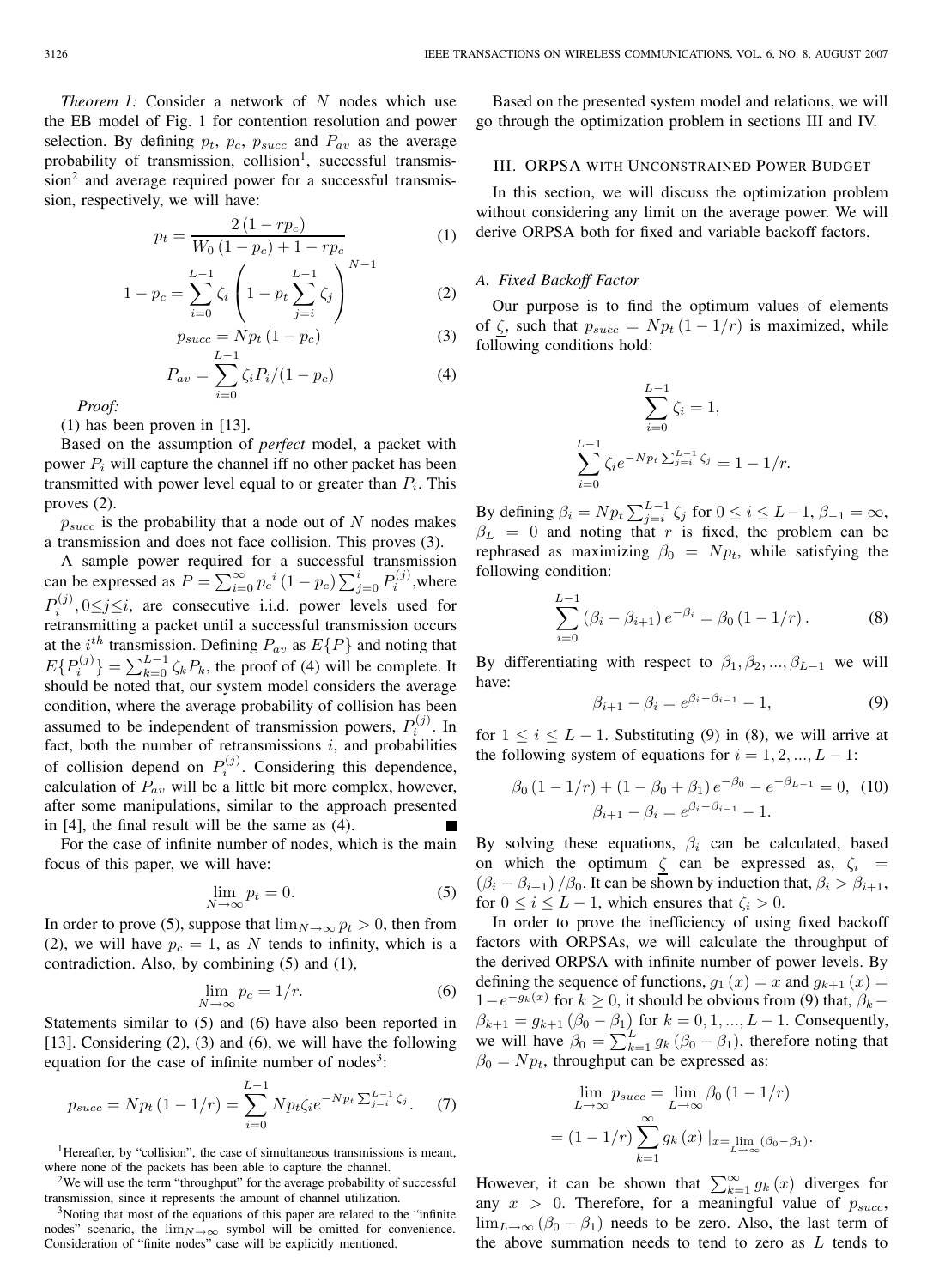infinity, therefore,  $\lim_{L\to\infty} \beta_{L-1} = \lim_{L\to\infty} g_L (\beta_0 - \beta_1) =$ 0. Combining these with (10), we will have,

$$
\lim_{L \to \infty} \beta_0 (1 - 1/r) + e^{-\lim_{L \to \infty} \beta_0} - 1 = 0
$$

or,

$$
\lim_{L \to \infty} p_{succ} + e^{-\lim_{L \to \infty} p_{succ}/(1-1/r)} - 1 = 0.
$$
 (11)

It is obvious from (11) that, for any  $r > 1$ ,  $\lim_{L\to\infty} p_{succ} < 1$ . This observation proves the inefficiency of fixed backoff factor scenario and encourages the use of backoff factors which depend on the number of power levels. We will discuss this problem in the next subsection.

#### *B. Variable Backoff Factor*

In this subsection, we will derive ORPSA with EB retransmission scheme, for which the backoff factor depends on the number of power levels. The problem is to find the optimum  $\zeta$ , such that  $p_{succ}$  is maximized, while  $\sum_{i=0}^{L-1} \zeta_i = 1$ . Using the definition of  $\underline{\beta} = {\beta_{-1}, \beta_0, ..., \beta_{L-1}, \beta_L}$  in the previous subsection, the problem is to find the optimum  $\beta$ , such that  $p_{succ}$  is maximized<sup>4</sup>:

$$
p_{succ} = \sum_{i=0}^{L-1} (\beta_i - \beta_{i+1}) e^{-\beta_i}.
$$
 (12)

By differentiating with respect to  $\beta_i$  for  $0 \leq i \leq L-1$ , we will have:

$$
\beta_{i+1} - \beta_i = e^{\beta_i - \beta_{i-1}} - 1.
$$
 (13)

Substituting this in (12), we will have,  $p_{succ} = e^{-\beta_{L-1}}$ . Equation (13), can be easily solved and the final solution to the problem can be expressed as follows. Define the sequence  ${d_i}_{i=0}^{\infty}$ , such that  $d_0 = 1$  and  $d_k = 1 - e^{-d_{k-1}}$  for  $k > 0$ . The optimum values of  $\zeta$ ,  $p_{succ}$  and r can be expressed as:

$$
\zeta_i = \frac{d_i}{\sum_{j=0}^{L-1} d_j},
$$

$$
p_{succ} = e^{-d_{L-1}},
$$

$$
r_{opt} = \left(1 - \frac{p_{succ}}{\sum_{j=0}^{L-1} d_j}\right)^{-1}.
$$

It is easy to show that,  $\lim_{i\to\infty} d_i = 0$ . Therefore,  $\lim_{L\to\infty} p_{succ} = 1.$ 

Fig. 2 shows optimum throughput and backoff factor for different number of power levels. It should be noted that the optimum values of throughput derived here are exactly the same as the optimum throughput values of [1]. This can be justified as follows. In [1], the author has assumed a Poisson model for network load, which is distributed over L possible transmission powers according to a predetermined scheme. In fact, the traffic of the EB model becomes a Poisson random variable with the average value of  $N p_t$ , when the number of nodes tends to infinity. When we let  $r$  to be variable, we are solving the same problem of [1], which is to find the optimum scheme of distributing traffic over available power levels.

<sup>4</sup>Note that,  $\beta_{-1}$  and  $\beta_L$  are fixed.



Fig. 2. Optimum throughput and optimum backoff factor for different number of power levels.

#### *C. ORPSA Dependence on the Number of Nodes*

As mentioned earlier, we have mainly focused on the optimization problem for the case of infinite number of nodes, where we do not have any information of the number of nodes present in the network. In this subsection, we will solve the problem for a given number of nodes  $N$ , and will compare the throughput values of this locally optimized algorithm with the throughput of the ORPSA derived in the previous subsection. Due to the inefficiency of fixed backoff factor, only variable backoff factors will be considered hereafter. By defining  $\beta_i' = p_t \sum_{j=i}^{L-1} \zeta_j$ ,  $\beta_{-1}' = 1$  and  $\beta_L' = 0$ , from (2) and (3),  $p_{succ}$  can be expressed as:

$$
p_{succ} = N \sum_{i=0}^{L-1} (\beta_i' - \beta_{i+1}') (1 - \beta_i')^{N-1}.
$$
 (14)

By differentiating with respect to  $\beta_i'$ , for  $0 \le i \le L-1$ , we will have:

$$
\beta'_{i} - \beta'_{i+1} = \frac{1 - \beta'_{i}}{N - 1} \left( 1 - \left( \frac{1 - \beta'_{i-1}}{1 - \beta'_{i}} \right)^{N - 1} \right),
$$

for  $0 \leq i \leq L - 1$ . After solving the above equations, the optimum throughput can be calculated from (14) and optimum PMF can be expressed as  $\zeta_i = (\beta'_i - \beta'_{i+1})/\beta'_0$ . Also, noting that  $p_t = \beta'_0$ , it is obvious from (1) and (3) that:

$$
p_{succ} = \frac{N\beta'_0 (r-1)}{r - W_0 \beta'_0 / (2 - \beta'_0)},
$$

from which, the amount of optimum backoff factor,  $r_{opt}$  can be calculated. Fig. 3 compares the throughput values, for the case of optimized PMF and backoff factor for a specific value of N, with the case where the PMF and backoff factor optimized for infinite  $N$  are used. As it is shown in Fig. 3, for large enough number of nodes, the ORPSA optimized for infinite N leads to very similar results obtained by the locally optimized algorithm.

#### IV. ORPSA WITH CONSTRAINED POWER BUDGET

In this section, we will study the problem of ORPSA with limited average power. First, we will derive the optimum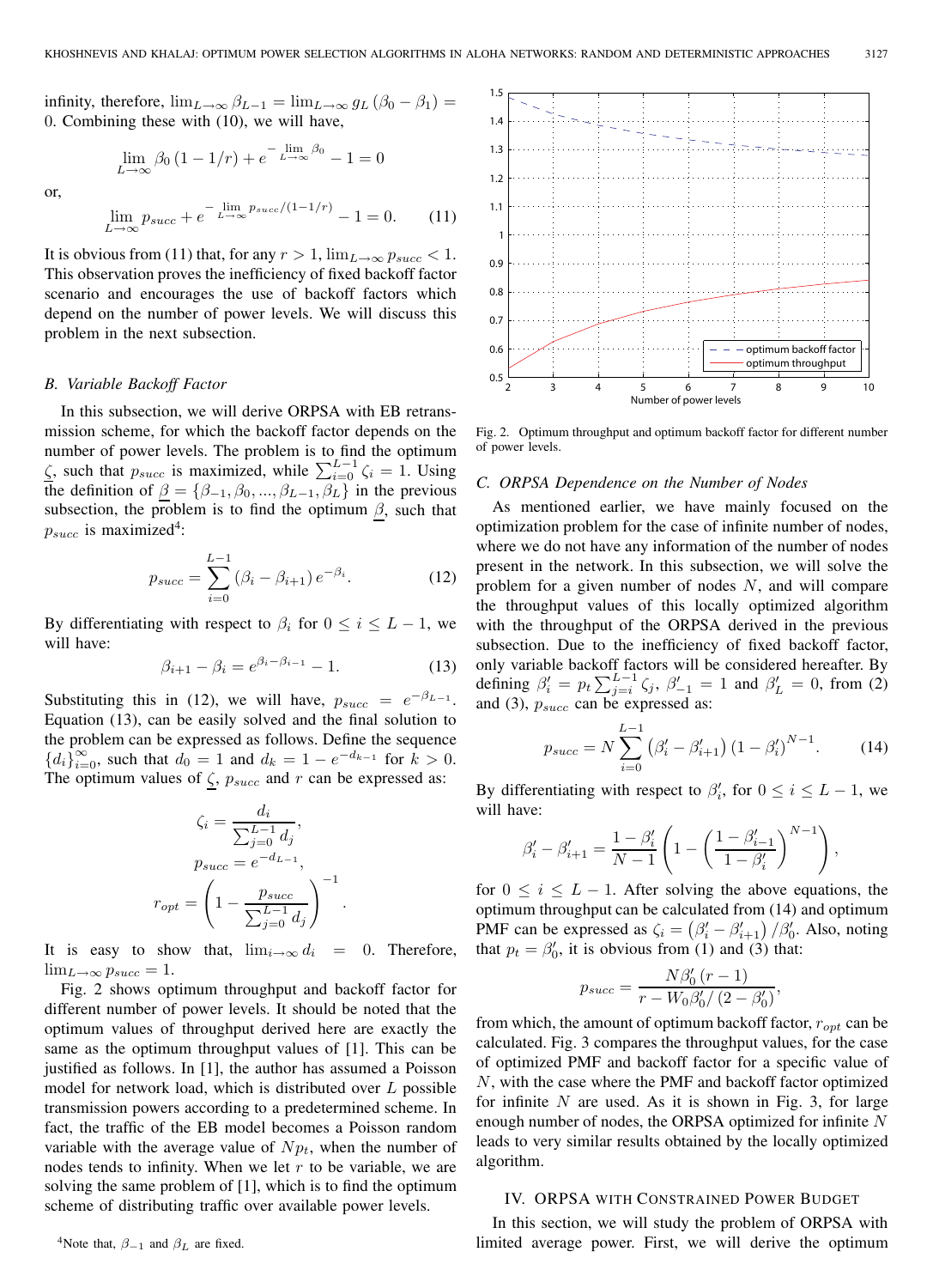

Fig. 3. Comparison of the performance of the optimized algorithm for specific number of nodes with the case where the PMF and backoff factor are optimized for infinite number of nodes.

power-throughput characteristic based on the assumption of *perfect* capture model and make a comparison with the powerthroughput characteristic of a random power selection algorithm which uses uniform PMF for power selection. Then, we will introduce an approximate method to conform the *perfect* model results to *SIR-based* model.

We will consider a set of logarithmically equi-spaced power levels,  $\{1, R, R^2, ..., R^{L-1}\}$ , where R is the power step. The reasons for choosing such power set are as follows:

- The goal is to study the effect of increasing the number of power levels in the power-throughput characteristic. Therefore, we need the power levels to be clearly discernible from the view of capture capability. This feature does not take place when the power levels are linearly equi-spaced.
- It has been shown that linearly equi-spaced power levels are too far from optimum power levels, while logarithmically equi-spaced power levels can be considered as sub-optimum solutions to the problem of optimum power levels with the model described in [3].
- Logarithmically equi-spaced power levels have been considered for practical system designs. For example, in initialization phase of 802.16 systems [14], the transmission power of RNG-REQ packet is increased in an exponential manner until an ACK is received.<sup>5</sup>

## *A. Optimum Power-Throughput Characteristic*

In this subsection, we will present the power-throughput characteristic of ORPSA with limited average power. For probability of collision, we will use (2) which has formulated the probability of collision with *perfect* model. By adopting the definition of  $\beta$  from III.A and by combining (3), (4) and

(7), we will have:

$$
p_{succ} = \sum_{i=0}^{L-1} (\beta_i - \beta_{i+1}) e^{-\beta_i},
$$
\n
$$
P_{av} p_{succ} = \sum_{i=0}^{L-1} (\beta_i - \beta_{i+1}) R^i.
$$
\n(15)

Based on these equations, our purpose is maximizing  $p_{succ}$ for a fixed value of  $P_{av}$ , which is equivalent to maximizing (16), while (17) holds:

$$
\sum_{i=0}^{L-1} (\beta_i - \beta_{i+1}) R^i,
$$
\n(16)

$$
\sum_{i=0}^{L-1} (\beta_i - \beta_{i+1}) e^{-\beta_i} = \sum_{i=0}^{L-1} (\beta_i - \beta_{i+1}) R^i / P_{av}. \tag{17}
$$

By adopting Lagrange's method:

$$
\nabla \{ \sum_{i=0}^{L-1} (\beta_i - \beta_{i+1}) e^{-\beta_i} - \sum_{i=0}^{L-1} (\beta_i - \beta_{i+1}) R^i / P_{av} \}
$$

$$
\propto \nabla \{ \sum_{i=0}^{L-1} (\beta_i - \beta_{i+1}) R^i \},
$$

and after some manipulations, we will get to the following system of equations:

$$
\beta_{i+1} = e^{\beta_i - \beta_{i-1}} + \lambda R^i e^{\beta_i} + \beta_i - 1, \qquad 0 \le i \le L - 1
$$

$$
\sum_{i=0}^{L-1} (\beta_i - \beta_{i+1}) R^i / P_{av} = e^{-\beta_{L-1}} - \frac{\lambda (R^L - 1)}{R - 1}.
$$

After solving the above equation for  $\lambda$  and  $\beta$  (note that  $\beta_{-1} =$  $\infty$  and  $\beta_L = 0$ ), throughput can be calculated from (15). Also, the optimum  $\zeta$  can be expressed as,  $\zeta_i = (\beta_i - \beta_{i+1})/\beta_0$ , and optimum backoff factor will be,  $r_{opt} = 1/(1 - p_{succ}/\beta_0)$ .

Fig. 4 shows the power-throughput characteristic for  $2 \leq$  $L \leq 6$ , with  $R = 10$ . It should be noted that the powerthroughput characteristic is defined as a function of power budget instead of  $P_{av}$  and the maximum achievable throughput with the average power lower than a determined power budget has been considered as the performance criteria. Also, it should be clear from the optimization process that, the value of power step  $(R)$  has a direct effect on the power-throughput characteristic. We will get back to this issue in IV.B.

As it is evident from Fig. 4, the main disadvantage of ORPSA is its high power cost for throughput improvement. This cost increases with the number of power levels. For example, for  $L = 2$  throughput improvement is about 0.023 per 1db increase in power budget while it is only 0.003 for  $L = 6$ . Therefore, ORPSAs are only appealing with small number of power levels.

In order to show how ORPSA performs in comparison with other random power selection algorithms, we will derive the power-throughput characteristic of a power selection algorithm which uses uniform PMF for power selection. From  $(2),(3),(4)$ and (6), and by considering  $\zeta_i = 1/L$ , we will have:

$$
P_{av}p_{succ} = \frac{Np_t (R^L - 1)}{L (R - 1)},
$$
  
\n
$$
P_{av} = \frac{(R^L - 1) (e^{Np_t/L} - 1)}{(R - 1) (1 - e^{-Np_t})}.
$$

<sup>&</sup>lt;sup>5</sup>Although the power step has been left as a design parameter in IEEE 802.16 standard, such power increasing capability has mainly been considered to serve as a ranging mechanism rather than throughput improvement algorithm which may exploit the "capture effect".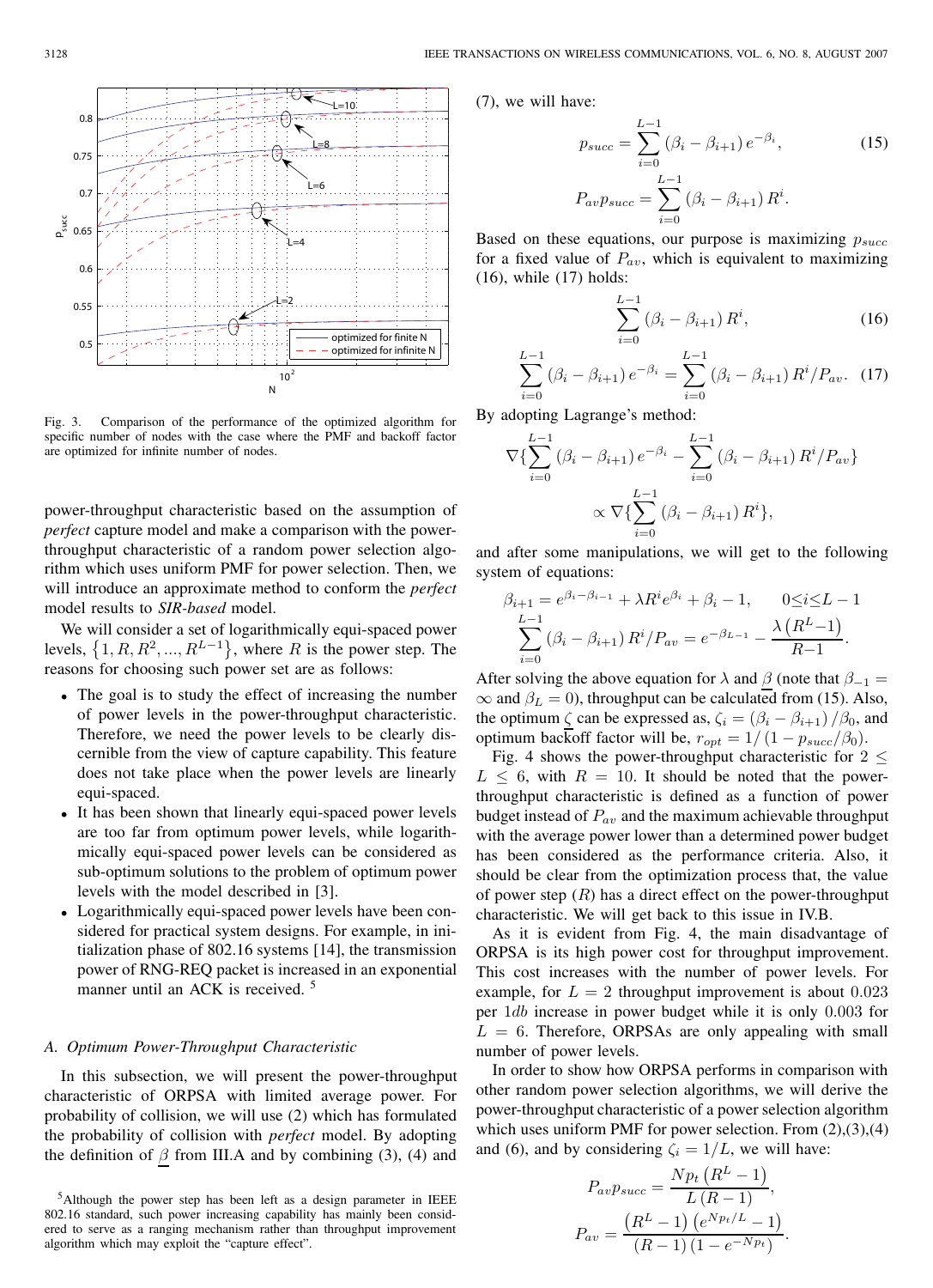

Fig. 4. Optimum power-throughput characteristic and comparison with characteristic of a random algorithm which uses uniform PMF ( $R = 10$ ).

For a fixed  $P_{av}$ ,  $p_{succ}$  can be calculated from the above equations. The power-throughput characteristic of this algorithm has also been shown in Fig. 4. As it is verified by this figure, the required power budget can be significantly reduced by use of the optimum algorithm.

#### *B. SIR-based Capture Model*

The optimization process presented in IV.A is based on *perfect* capture model. The reason is that the formulation of probability of collision with *SIR-based* model is too complex to be considered in an analytical optimization problem (see [4]). On the other hand, the *perfect* capture model seems too simplistic to be considered for practical system designs and by considering such capture model, our optimization problem in IV.A has been completely independent of the capture ratio.

In order to highlight the drawbacks of the earlier results, the power-throughput characteristic of ORPSA, introduced in IV.A, has been shown for three distinct power steps in Fig. 5. We observe that, for a fixed power budget, as the power steps gets smaller, the number of power levels increases and higher throughput values are achieved. In other words, it is possible to get very high throughput values by almost paying nothing from the average power point of view.

This superficial contradiction stems from the fact that, with small power steps the *perfect* model capture scenarios rarely comply with the capture condition of *SIR-based* model. For example, assuming  $SIR_{min} = 4$ ,  $R = 3$  and *perfect* capture model, a packet with power level of  $P_1 = R = 3$  will be able to capture the channel against any number of packets with power level of  $P_0 = 1$ , however, it cannot capture the channel in presence of even one packet from  $P_0$  level, when *SIR-based* model is considered. On the other hand, if  $R = 10$ is considered as the power step, a packet with power  $P_1 = 10$ will be able to capture the channel in presence of two or less packets from  $P_0$  and a packet from  $P_2 = R^2 = 100$  can capture the channel against 25 packets from  $P_0$  and many other combinations of packets from  $P_0$  and  $P_1$ . Therefore, noting that in presence of the backoff algorithm the collision size (i.e. the number of simultaneously transmitted packets in



Fig. 5. ORPSA characteristic for different power steps. Very high throughput values can be achieved by using small power steps and considerably low power budget costs.

one slot) is considerably small, most of the capture scenarios of the *perfect* model will comply with *SIR-based* model, if large enough power steps are used. For instance, in the above example, if the backoff algorithm somehow ensures that the collision size in not greater than three, the *perfect* and *SIRbased* model will be equivalent for  $R = 10$ .

These observations show that *perfect* model results are not directly applicable and, therefore, we will introduce an approximate method which will help us to translate the results of *perfect* model to *SIR-based* model. Based on this approach, we will be able to present sub-optimum random power selection algorithms for *SIR-based* capture model. This sub-optimum approach will yield sub-optimum power steps, number of power levels, PMFs and backoff factors for a given power budget constraint. In order to verify the accuracy of analysis, the sub-optimum power-throughput characteristic will be compared with simulation results. Before continuing the discussion, two key points should be mentioned.

 $i)$  The sub-optimum power-throughput characteristic which will be presented by the end of this subsection, should not be compared with optimum power-throughput characteristics of IV.A for two reasons. First, these characteristics are based on two basically different capture models. A meaningful comparison would be to compare the sub-optimum characteristics with optimum power-throughput characteristics derived based on *SIR-based* model, which we have been unable to present. Second, the power step has been fixed for *perfect* model power-throughput characteristics (see Figs. 4 and 5), while in the following method, we will search for the power step which will maximize the throughput. In fact, for the powerthroughput characteristics of IV.A which are based on *perfect* capture model, an optimum power step does not exist. This is due to the fact that changing power step does not have any effect on the capture condition and as we have discussed earlier, very high throughput values can be achieved by using power steps slightly greater than one.

 $ii)$  In the following method, we will only consider power steps which are greater than the capture ratio. Although a case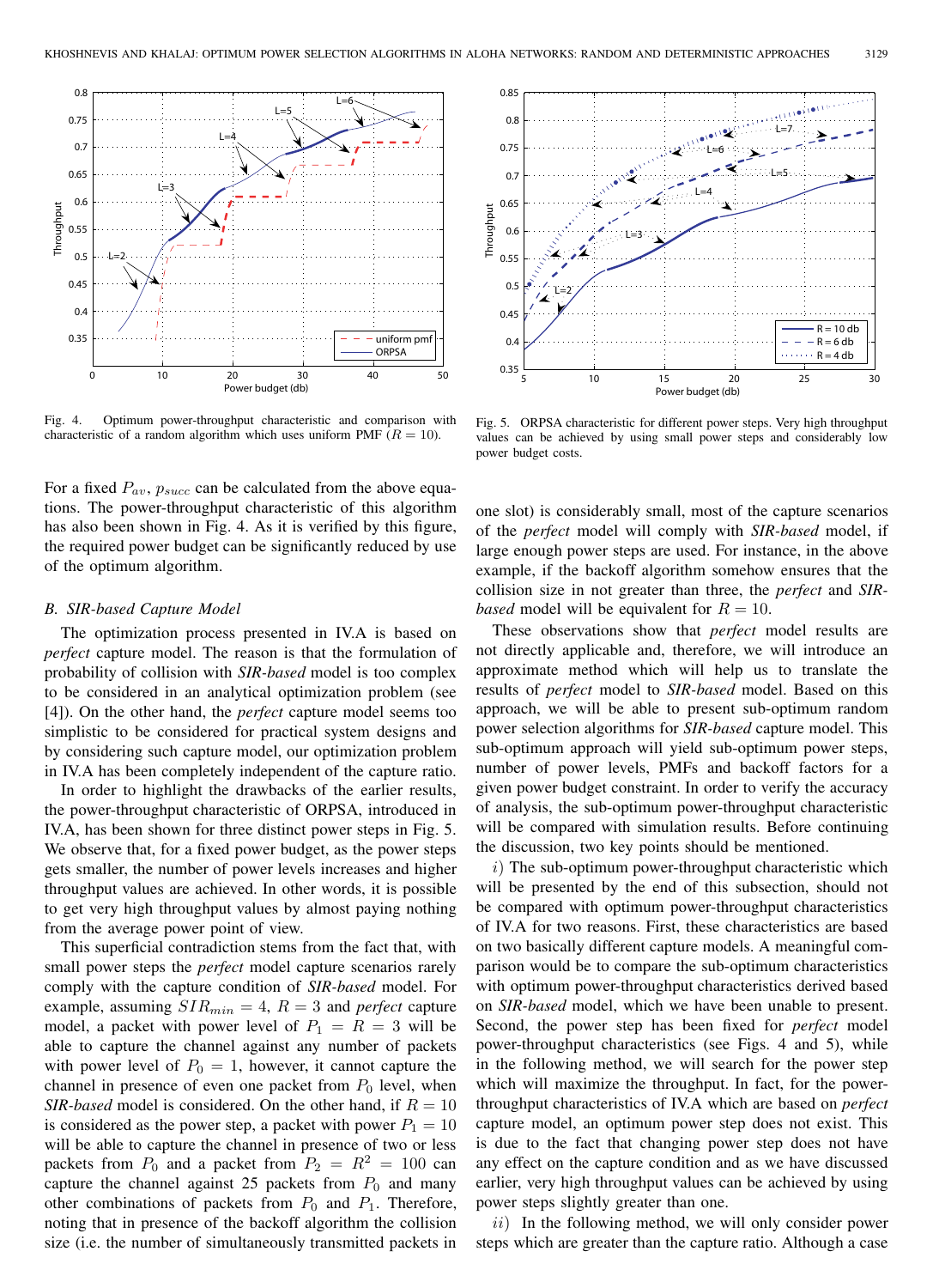study of smaller power steps have been done for a specific power selection algorithm in [15], these power steps will not be considered here. As discussed earlier, with small power steps the *perfect* and *SIR-based* models demonstrate considerably different behaviors and our approximation method will not be applicable anymore.

We will start by estimating the *SIR-based* throughput based on *perfect* model throughput. Assume that a packet with power  $P_k = R^k$ ,  $0 \le k \le L - 1$ , has captured the channel based on the *perfect* model. Therefore, no node has made transmission with power equal to or greater than  $P_k$  and the conditional probability of choosing  $P_i$  as transmission power becomes  $\zeta_i' = \zeta_i / \sum_{j=0}^{k-1} \zeta_j$ , for  $0 \le i \le k-1$ . Consequently, the probability of  $m_i$  nodes transmitting with  $P_i$ , for  $0 \le i \le$  $k - 1$ , will be:

$$
pr\{\underline{m} \mid perfect_k\}
$$
  
= 
$$
\frac{N!}{(N - \sigma_{\underline{m}})! \prod_{i=0}^{k-1} m_i!} (1 - p_t)^{N - \sigma_{\underline{m}}} \prod_{i=0}^{k-1} (p_t \zeta'_i)^{m_i},
$$

where  $\sigma_{\underline{m}} = \sum_{i=0}^{k-1} m_i$ . For the case of infinite number of nodes, by using (5), we will get:

$$
pr\{\underline{m} \mid perfect_k\} = \prod_{i=0}^{k-1} \frac{\lambda_i^{m_i}}{m_i!} e^{-\lambda_i} ,
$$

where  $\lambda_i = N p_t \zeta_i'$ .

By defining  $\rho_k$ , for  $0 \le k \le L - 1$ , as the conditional probability of capture with *SIR-based* model, given that a *perfect* model capture has been made by a packet with power  $P_k =$  $R^k$ , we will have:

$$
\rho_k = pr \{SIR_k \mid perfect_k\} = \sum_{\underline{m} \in M_{k-1}} \prod_{i=0}^{k-1} \frac{\lambda_i^{m_i}}{m_i!} e^{-\lambda_i}, \tag{18}
$$

for  $1 \leq k \leq L-1$ , where,

$$
M_{k-1} = \left\{ (m_0, m_1, ..., m_{k-1}) \middle| \sum_{i=0}^{k-1} m_i R^i < \frac{R^k}{SIR_{min}} \right\}.
$$

Note that  $\rho_0 = 1$ . The equation (18) does not seem to reduce to a simple analytical expression since all the vectors in  $M_{k-1}$ are required to be known. Define  $M'_{k-1}$  for  $1 \le k \le L - 1$ , as follows:

$$
\underline{m} \in M'_{k-1} \Leftrightarrow
$$
\n
$$
(m_{k-1} = \lfloor \Delta \rfloor \ \land \ m_i = 0, \ for \ 0 \le i < k-1) \ \lor
$$
\n
$$
(0 \le m_{k-1} \le \lfloor \Delta \rfloor - 1 \ \land \ 0 \le m_i \le \lfloor R \rfloor - 1, \ for \ 0 \le i < k-1),
$$

where R is the power step and  $\Delta = R/SIR_{min}$ . It is easy to show that,  $M'_{k-1} \subseteq M_{k-1}$ . Therefore,

$$
\rho_k \ge 1 - \epsilon_k = \sum_{\underline{m} \in M'_{k-1}} \prod_{i=0}^{k-1} \frac{\lambda_i^{m_i}}{m_i!} e^{-\lambda_i} = \frac{\lambda_{k-1}^{|\Delta|}}{|\Delta|!} e^{-N p_t}
$$

$$
+ \left( \prod_{i=0}^{k-2} \sum_{m_i=0}^{|R|-1} \frac{\lambda_i^{m_i}}{m_i!} e^{-\lambda_i} \right) \sum_{m_{k-1}=0}^{|\Delta|-1} \frac{\lambda_{k-1}^{m_{k-1}}}{m_{k-1}!} e^{-\lambda_{k-1}} . (19)
$$



Fig. 6. Upper bound for maximum difference between the power-throughput characteristic of ORPSA based on *perfect* and *SIR-based capture* model.

It should be noted that  $\epsilon_0 = 0$ . For the average conditional probability of *SIR-based* capture, conditioned on *perfect* capture, we should calculate the average of  $\rho_k$  over k:

$$
\rho = \sum_{k=0}^{L-1} \frac{\rho_k \cdot pr \{power = R^k\} \cdot pr \{success \ with \ R^k\}}{pr \{success\}} = \frac{\sum_{k=0}^{L-1} \rho_k \zeta_k e^{-N p_t \sum_{j=k}^{L-1} \zeta_j}}{\sum_{k=0}^{L-1} \zeta_k e^{-N p_t \sum_{j=k}^{L-1} \zeta_j}}.
$$

Therefore,

$$
1 - \rho \le \frac{\sum_{k=0}^{L-1} \epsilon_k \zeta_k e^{-N p_t \sum_{j=k}^{L-1} \zeta_j}}{\sum_{k=0}^{L-1} \zeta_k e^{-N p_t \sum_{j=k}^{L-1} \zeta_j}}.
$$
(20)

The value of  $1 - \rho$  represents the difference between two capture models. For example,  $\rho = 0.9$  means that 90 percent of the cases which have resulted in successful transmissions with *perfect* model would have been successful if *SIR-based* model was considered. Fig. 6 shows the maximum upper bound value of (20) within the power budget ranges considered for each number of power levels for  $R = 10$  (see Fig. 4). As  $\Delta$  gets larger, the space between power step  $(R)$  and capture ratio  $(SIR_{min})$  increases and the two models will perform more similarly.

Considering ρ as a measure of closeness of *perfect* and *SIR-based* capture models, we will use the following approximation for *SIR-based* throughput,

$$
Throughput \approx \rho \times p_{succ}, \tag{21}
$$

where by  $p_{succ}$  we mean the *perfect* model throughput. We have considered the search range of  $[SIR_{min} SIR_{min}+10]_{db}$ for the power step. For a given value of  $P_{av}$  and for any R in this search range, the value of  $L$  is extracted from the corresponding optimum power-throughput characteristics of IV.A. For example, for  $P_{av} = 25db$  and  $R = 10$ , L will be 4. For given  $R$  and  $L$  values, the corresponding values of  $\zeta$  and  $\beta_0 = N p_t$  are determined from the optimization process presented in IV.A. Incorporating these with (19) and (20) and considering the inequalities as approximate values,  $\rho$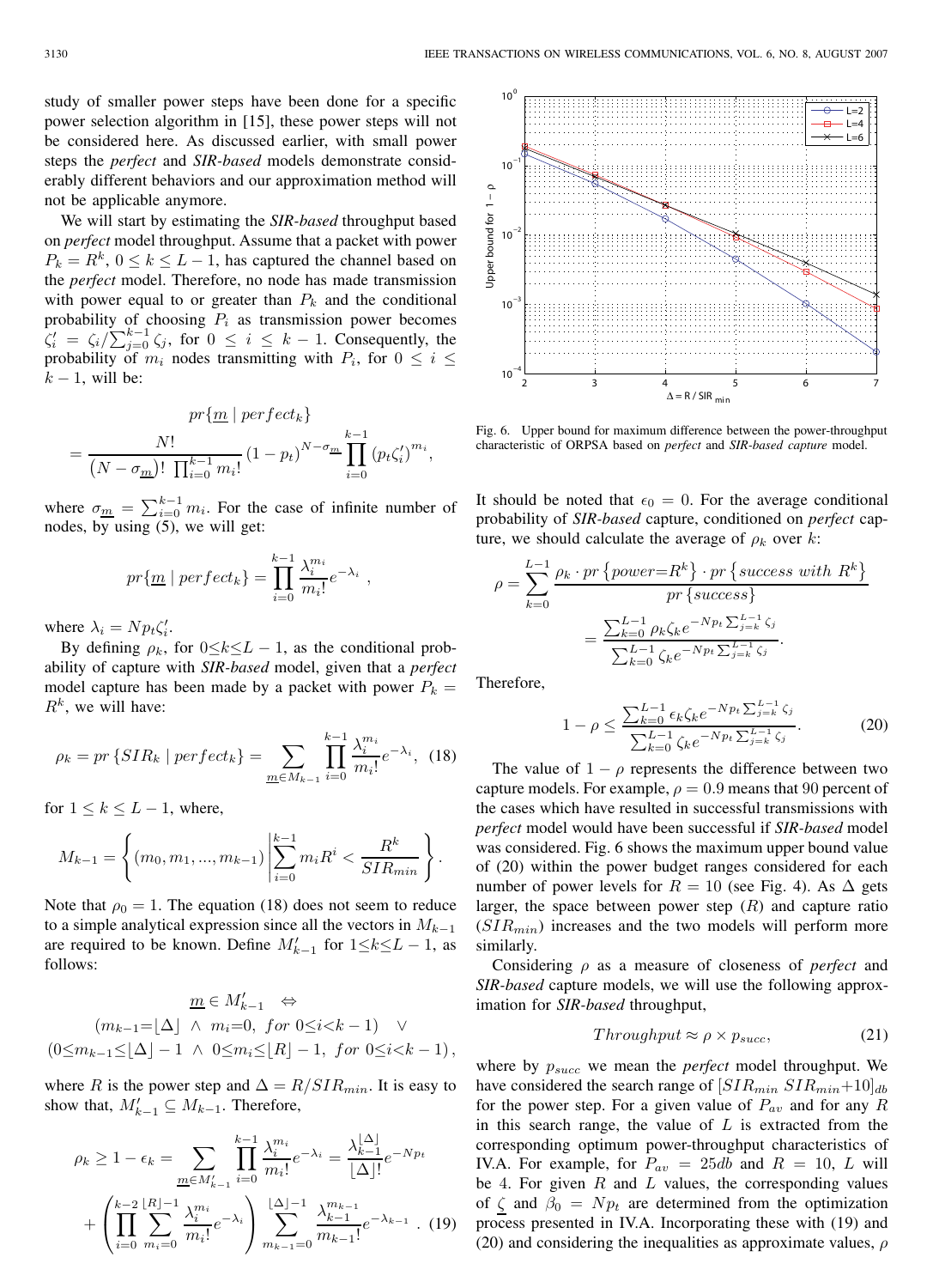# TABLE I

SUB-OPTIMUM POWER STEPS, NUMBER OF POWER LEVELS, PMF AND BACKOFF FACTOR FOR DIFFERENT POWER BUDGET VALUES;  $SIR_{min} = 6.0$  db

| Power budget (db) |        | 15     | 25     | 35     | 45     |
|-------------------|--------|--------|--------|--------|--------|
| Power step (db)   | 6.000  | 12.026 | 12.997 | 12.997 | 12.026 |
| No. of levels     | 2      | 3      |        |        |        |
| <b>PMF</b>        | 0.8389 | 0.6194 | 0.4830 | 0.4279 | 0.3617 |
|                   | 0.1611 | 0.3637 | 0.3041 | 0.2701 | 0.2286 |
|                   |        | 0.0169 | 0.2123 | 0.1962 | 0.1694 |
|                   |        |        | 0.0006 | 0.1058 | 0.1346 |
|                   |        |        |        |        | 0.1048 |
|                   |        |        |        |        | 0.0010 |
| Backoff factor    | 1.8801 | 1.5128 | 1.4337 | 1.4120 | 1.3604 |
| Throughput        | 0.4063 | 0.5354 | 0.6217 | 0.6761 | 0.7127 |

will be determined and the throughput is calculated from  $(21)$ . Finally, the power step which results in highest throughput is considered as the sub-optimum power step for the given power budget and the corresponding values of  $L$ ,  $\zeta$  and  $r$  are considered as the sub-optimum values of number of power levels, PMF and backoff factor. Table I summarizes these sub-optimum values and the corresponding sub-optimum throughput values for different values of power budget.

In order to verify the presented sub-optimum powerthroughput characteristic for *SIR-based* model, we have simulated networks of 100 and 1000 nodes, which use the presented sub-optimum values of R, L,  $\zeta$  and r for power selection and contention resolution. The initial contention window size  $(W_0)$  and capture ratio  $(SIR_{min})$  have been 16 and 6.0 db, respectively. Each power budget and throughput pair has been recorded after 100, 000, 000 time slots, based on *SIR-based* capture model. Once again, it should be noted that the powerthroughput characteristic is defined as a function of power budget instead of  $P_{av}$  and the maximum achievable throughput with the average power lower than a determined power budget has been considered as the output of our simulation. Fig. 7 compares the sub-optimum power-throughput characteristic with the simulation results. We observe that the simulation results lie above the sub-optimum characteristic, which verifies our approach in introducing  $\rho$  and presenting the lower bound approximation for the behavior of *SIR-based* model. Moreover, as the number of nodes increases, the simulated characteristic gets closer to the sub-optimum characteristic derived assuming the infinite nodes case.

At this point, we will finish discussion of the random power selection algorithms and in the remainder of this paper, we will introduce the possibility of using deterministic power selection algorithms instead of random techniques. The main advantage of these algorithms is that they do not require any random power generator blocks. In contrast to random algorithms where the selected power is independent of the transmission history of packets, with deterministic approach the transmission power will be a function of the number of collisions encountered. In section VI the system model will be presented. The unconstrained and constrained power scenarios will be discussed in sections VII and VIII, based on which sub-optimum deterministic power selection and suboptimum power-throughput characteristics will be presented. It



Fig. 7. Comparison of sub-optimum power-throughput characteristic for random power selection algorithms based on *SIR-based* capture model with the simulation results for  $N=100$  and  $1000 (W_0 = 16, SIR_{min} = 6.0 \text{ db}).$ 

is important to note that these results will be based on *perfect* capture model and from this point of view are comparable with the results of sections III and IV.A. An approach similar to IV.B may be used to adapt the results for *SIR-based* capture model.

## V. MODELING OF EXPONENTIAL BACKOFF WITH DETERMINISTIC POWER SELECTION ALGORITHMS

Assume a set of available power levels **P**  ${P_0, P_1, ..., P_{L-1}}$ , where L is the number of power levels. By a deterministic power selection algorithm, we mean a function from the set of all nonnegative integers to **P**. This function, represented by  $P^{(n)}$ , determines the transmission power at backoff state  $n$ , i.e. the (re)transmission power of a packet which has had  $n$  successive collisions.

The EB model of [13] has been modified to describe the deterministic power selection scenario (Fig. 8). A node in state *i*, will eventually transmit with power level equal to  $P^{(i)}$  and will experience collision with the probability  $\alpha(P^{(i)})$ , leading to state  $i + 1$ , otherwise the node will get back to state 0. The definitions of  $W_n$  and r are the same as in section II.

The following theorem presents the basic relations which we will use in analysis of deterministic algorithms.

*Theorem 2:* Consider a network of N nodes which are using the algorithm depicted in Fig. 8 for contention resolution and power selection. Define  $p_i$ ,  $p_t$ ,  $p_{succ}$  and  $P_{av}$  as the steady state probability of state  $i, i \geq 0$ , the average probability of transmission, probability of successful transmission (throughput) and average required power for a successful transmission, respectively. Also, define  $\alpha_j = \alpha(P_j)$ , for  $0 \le j \le L - 1$ . We will have:

$$
p_i = p_0 \prod_{j=0}^{i-1} \alpha\left(P^{(j)}\right), \quad i \ge 0 \quad (22)
$$

$$
p_t = \frac{2/W_0}{\sum_{i=0}^{\infty} p_i r^i + 1/W_0}
$$
 (23)

<sup>6</sup>Define,  $\prod_{0}^{-1}$  to be 1.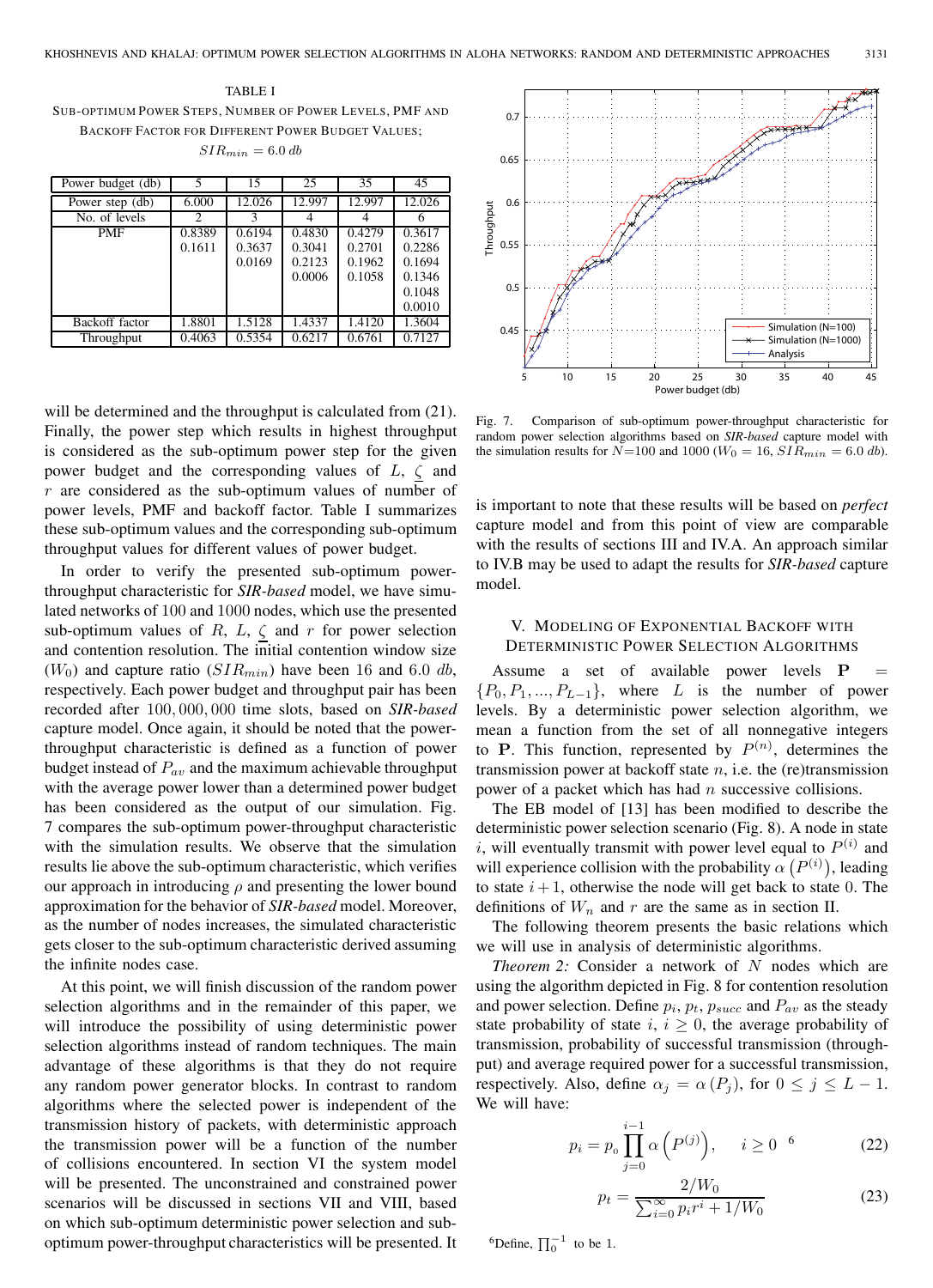

Fig. 8. EB model with deterministic power selection algorithm. A node in state *i*, transmits with  $P^{(i)}$  and faces collision with probability  $\alpha(P^{(i)})$ . If

$$
p_{succ} = Np_t p_0 \tag{24}
$$

$$
P_{av} = \sum_{i=0}^{\infty} P^{(i)} p_i / p_0
$$
 (25)

$$
\alpha_j = 1 - \left(1 - \sum_{P^{(k)} \ge P_j} p_t p_k\right)^{N-1}, \quad 0 \le j \le L - 1 \quad (26)
$$
  
Proof:

(22) is obvious from the presented model.

(23) can be proven following exactly the same approach presented in [13].

The probability of successful transmission is the probability that a node which may transmit in any state with probability  $p_t p_i$ ,  $i \geq 0$ , makes transmission and does not face collision. Therefore:

$$
p_{succ} = N \sum_{i=0}^{\infty} p_i p_i \left( 1 - \alpha \left( P^{(i)} \right) \right) = N p_t \sum_{i=0}^{\infty} (p_i - p_{i+1}).
$$

This will prove (24).

A packet which has been finally transmitted successfully at state *i* with probability of  $(1 - \alpha \left( P^{(i)} \right)) \prod_{j=0}^{i-1} \alpha \left( P^{(j)} \right)$ , has experienced a transmission history with  $P^{(0)}$ ,  $P^{(1)}$ , ... and  $P^{(i)}$ . Therefore, noting (22), the average required power for successful transmission will be:

$$
P_{av} = \sum_{i=0}^{\infty} \left( \left( 1 - \alpha \left( P^{(i)} \right) \right) \prod_{j=0}^{i-1} \alpha \left( P^{(j)} \right) \right) \left( \sum_{k=0}^{i} P^{(k)} \right)
$$
  
=  $1/p_0 \sum_{i=0}^{\infty} (p_i - p_{i+1}) \left( \sum_{k=0}^{i} P^{(k)} \right) = \sum_{i=0}^{\infty} P^{(i)} p_i / p_0.$ 

This proves (25).

(26) has simply formulated the probability of collision based on *perfect* capture model. The probability of success with transmission power of  $P_i$  is the probability that no simultaneous packet has been transmitted with power equal to or greater than  $P_i$ .

For the case of infinite number of nodes, we will have:

$$
\lim_{N \to \infty} p_t = 0. \tag{27}
$$

Also, assuming that  $\lim_{i\to\infty} P^{(i)}$  exists and by defining K as the least nonnegative integer such that  $P^{(j)} = P^{(K)}$ , for all  $j > K$ , we will have:

$$
\lim_{N \to \infty} \alpha \left( P^{(K)} \right) = \frac{1}{r}.
$$
\n(28)

For proof of (27), assume that  $\lim_{N\to\infty} p_t > 0$ , then from (26),  $\alpha_j = 1$ ,  $0 \le j \le L - 1$ , which is a contradiction.

In order to prove (28), we should note that the denominator of (23) contains  $\sum_{i=K}^{\infty} p_i r^i = p_K r^K \sum_{0}^{\infty} (r \alpha (P^{(K)}))^i$ , and other finite terms. It should be obvious that for a finite N,  $\alpha(P^{(K)})$  < 1/r, otherwise  $p_t$  will be 0, and from (26),  $\alpha_j=0$ ,  $0\leq j\leq L-1$ , which is a contradiction. Therefore,  $\lim_{N \to \infty} \alpha (P^{(K)}) \leq 1/r$ . Also, from (27) and the extracted term from the denominator of (23), it is obvious that  $\lim_{N\to\infty} \alpha (P^{(K)}) \geq 1/r$ . Combining these, the proof of (28) will be complete.

By combining (26) and (27) and by defining  $\gamma_i = N p_t p_i$ , the expression of the probabilities of collision can be simplified to:

$$
\alpha_j = 1 - \exp\left(-\sum_{P^{(k)} \ge P_j} \gamma_k\right), \quad 0 \le j \le L - 1, \tag{29}
$$

where,  $\gamma_k = \gamma_0 \prod_{i=0}^{k-1} \alpha \left( P^{(i)} \right)$ .

By deriving the above basic relations, we will go through the problem of Optimum Deterministic Power Selection Algorithm (ODPSA) in sections VI and VII.

## VI. ODPSA WITH UNCONSTRAINED POWER BUDGET

In this section, we will discuss the optimum deterministic algorithm without considering any limit on the average power. Our goal is to find the power sequence  $\left\{P^{(n)}\right\}_{n=0}^{\infty}$  which satisfies (29) and yields optimum throughput. However, we were unable to derive even approximate pattern of optimum power sequence based on (29). Our further investigations showed that there are many power sequences that yield approximately same throughput values, but do not have considerably similar patterns. In other words, the throughput of the deterministic algorithms is not a well-behaved function of the pattern of the power sequences. Therefore, we have taken an indirect approach to derive optimum power deterministic power selection algorithms. First, we show that the throughput of ORPSA is an upper bound for the throughput of ODPSA. Then, we will present our search method for ODPSA based on which sub-optimum algorithms (sub-ODPSAs) will be derived.

Defining,  $\beta_i = \sum_{P^{(j)} \ge P_i} \gamma_j$  and noting (29), we will have:

$$
\sum_{i=0}^{L-1} (\beta_i - \beta_{i+1}) e^{-\beta_i} = \sum_{i=0}^{L-1} \left( \sum_{P^{(j)} = P_i} \gamma_j \right) \exp \left( - \sum_{P^{(k)} \ge P_i} \gamma_k \right)
$$
  
= 
$$
\sum_{i=0}^{L-1} \sum_{P^{(j)} = P_i} \gamma_j (1 - \alpha_i) = \sum_{i=0}^{L-1} \sum_{P^{(j)} = P_i} \left( \gamma_j - \gamma_j \alpha \left( P^{(j)} \right) \right)
$$
  
= 
$$
\sum_{i=0}^{L-1} \sum_{P^{(j)} = P_i} (\gamma_j - \gamma_{j+1}) = \sum_{j=0}^{\infty} (\gamma_j - \gamma_{j+1}) = \gamma_0.
$$

Therefore, for the case of unlimited power budget, we have the same relation for throughput as (12) in III.B, which has formulated the throughput for random power selection scenario:

$$
\gamma_0 = \sum_{i=0}^{L-1} (\beta_i - \beta_{i+1}) e^{-\beta_i}.
$$
 (30)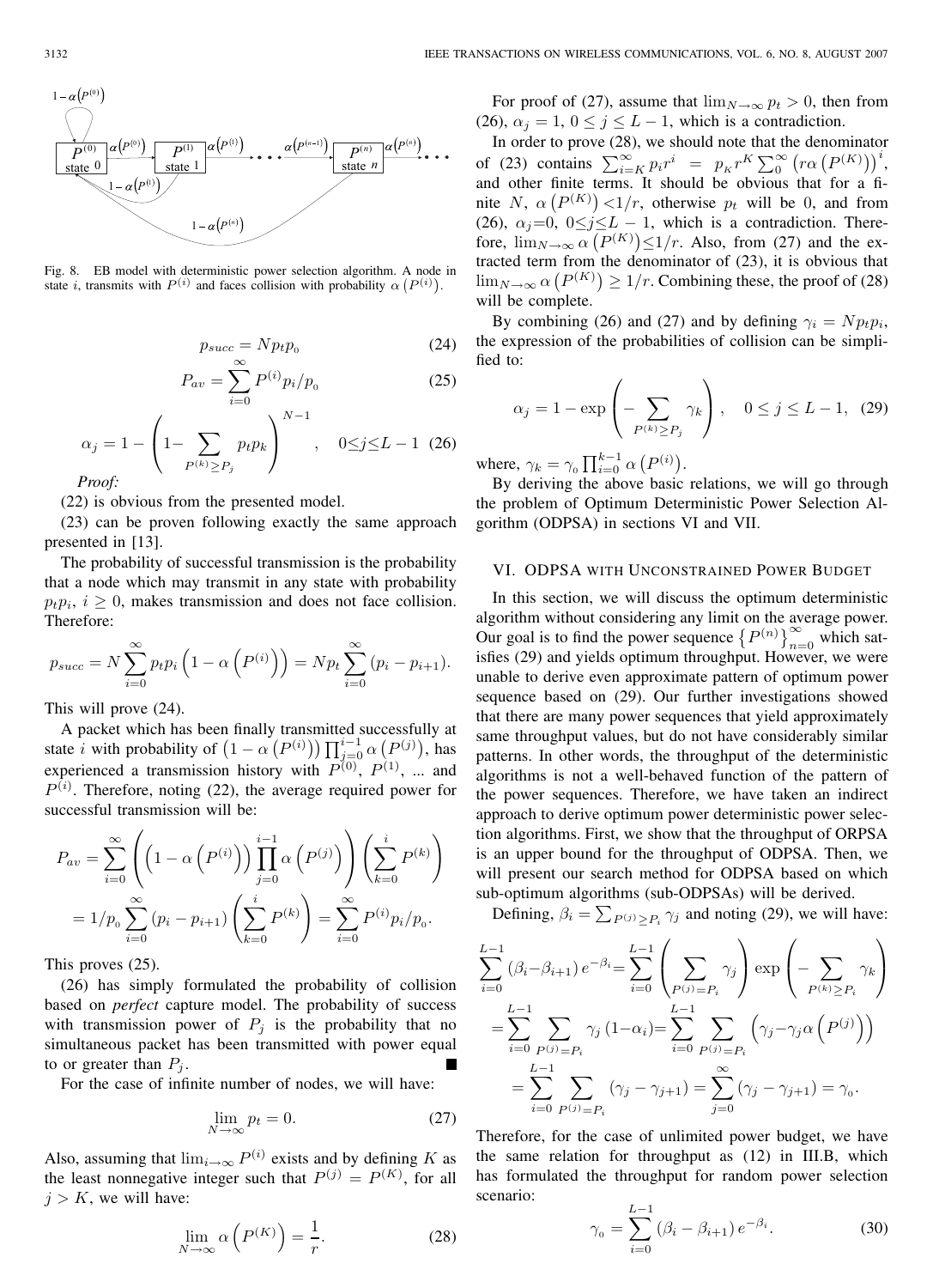Hence, with unlimited power budget, the throughput of OPRSA will be an upper bound for the throughput of ODPSA. By adopting the definition of  $\{d_i\}_{i=0}^{\infty}$  from section III.B, the upper-bound-condition values of  $\alpha_i$  and  $\gamma_i$ , can be expressed as follows:

$$
\gamma_0 = e^{-d_{L-1}},\tag{31}
$$

$$
\alpha_i = 1 - e^{-\sum_{j=i}^{L-1} d_j},
$$
\n(32)\n
$$
\sum_{j \in J} \gamma_i = d_i.
$$
\n(33)

$$
\sum_{P^{(j)}=P_i} \gamma_j = d_i,\tag{33}
$$

for  $0 \le i \le L - 1$ . The next step toward ODPSA is to find the power sequence  $\{P^{(n)}\}_{n=0}^{\infty}$ , which satisfies (31), (32) and (33). Instead of searching for such a power sequence, which does not necessarily exist, we can compute the upper-boundcondition collision probabilities  $\alpha_i$  and throughput  $\gamma_0$  from (31) and (32), and search for a power sequence  $\{P'(n)\}_{n=0}^{\infty}$ , for which the values of  $\sum_{P'(i)=P_i} \gamma'_j$  for  $0 \le i \le L - 1$ , are closest to the upper-bound-condition values of (33). If we define  $D$  as the depth of the search<sup>7</sup>, the problem will be to search for  $\{P'(n)\}_{n=0}^{D-1}$ , such that:

$$
e_{MSE} = \frac{1}{L} \sum_{i=0}^{L-1} \left( d_i - \sum_{P'(i)=P_i}^{j
$$

is minimized, where  $\gamma'_j = \gamma'_0 \prod_{k=0}^{j-1} \alpha \left( P'^{(k)} \right)$ . Note that  $\gamma'_0 =$  $\gamma_{0}$ .

Fig. 9 shows an efficient and quick search method, which we have used to achieve results close to ODPSA. In this method, we construct a set of Acceptable Power Sequences (APS), which is initially empty. This set is expanded at each level of the search, by checking the possibility of selecting any of the power levels for the next backoff state (search level). The following variables are associated to *each* of the elements of APS:

- For  $k = 1, 2, ..., L 1$ ,  $S_k$  will hold the summation of all  $\gamma'_j$  for all indices j of the power sequence, for which  $P'(j) = P_k$ .  $S_k$  has been initially set to zero.
- $\gamma'_{next}$  will hold the value of  $\gamma'$  for the next backoff state or next level of search. In other words, if we are at the level  $l$ of search (0≤l≤D – 1),  $\gamma'_{next}$  will be  $\gamma'_{0} \prod_{j=0}^{l} \alpha (P^{(j)})$ . Each time in the search process that the power level of  $P_k$  is considered for the next backoff state,  $\gamma'_{next}$  will be added to  $S_k$  and updated to  $\gamma'_{next}\alpha_k$ . The initial value of  $\gamma'_{next}$  is set to  $\gamma'_{0}$  which is known from (31).
- error which is used for choosing the power sequence with minimum deviation from upper-bound-condition condition of (33), at the end of the search:

$$
error = \frac{1}{L} \sum_{i=0}^{L-1} (d_i - S_i)^2
$$

.

At each step of the search process, the elements of the APS are checked to see if any of the L power levels can be considered for their next backoff state. We have used the following condition for checking this possibility:

$$
S_k + \gamma'_{next} < d_k + threshold.
$$

7By depth of search, we mean the maximum number of backoff states which we will consider in our search.



Fig. 9. The proposed search method for sub-ODPSA.

The value of *threshold* is optional and controls the size of search. If the above condition holds, that power level is added to the power sequence to construct a new member of APS and the corresponding values of  $S_k$  and  $\gamma'_{next}$  are calculated accordingly. If the condition cannot be satisfied by any of the power levels, the selected power sequence will be deleted from APS. Table II shows the construction process of APS for  $L = 2$  and  $D = 4$ . The *Seq*. symbol refers to a power sequence in APS. In order to save the space, the left side symbols of column one have been omitted in other columns of the table. The power sequence with the minimum error after a four level search is underlined in the table.

It should be noted that, this search method does not necessarily give the minimum  $e_{MSE}$ , since we ignore all power sequences with  $S_k + \gamma'_{next} > d_k + threshold$ , and the algorithm with minimum  $e_{MSE}$  may be among these. However, without considering such constraint, the search will be extremely timeconsuming. Moreover, the resulting power sequences will perform very close to the upper bound of optimum throughput as we will see in the remainder of this section. Fig. 10 shows our search results and corresponding error values as defined in (34).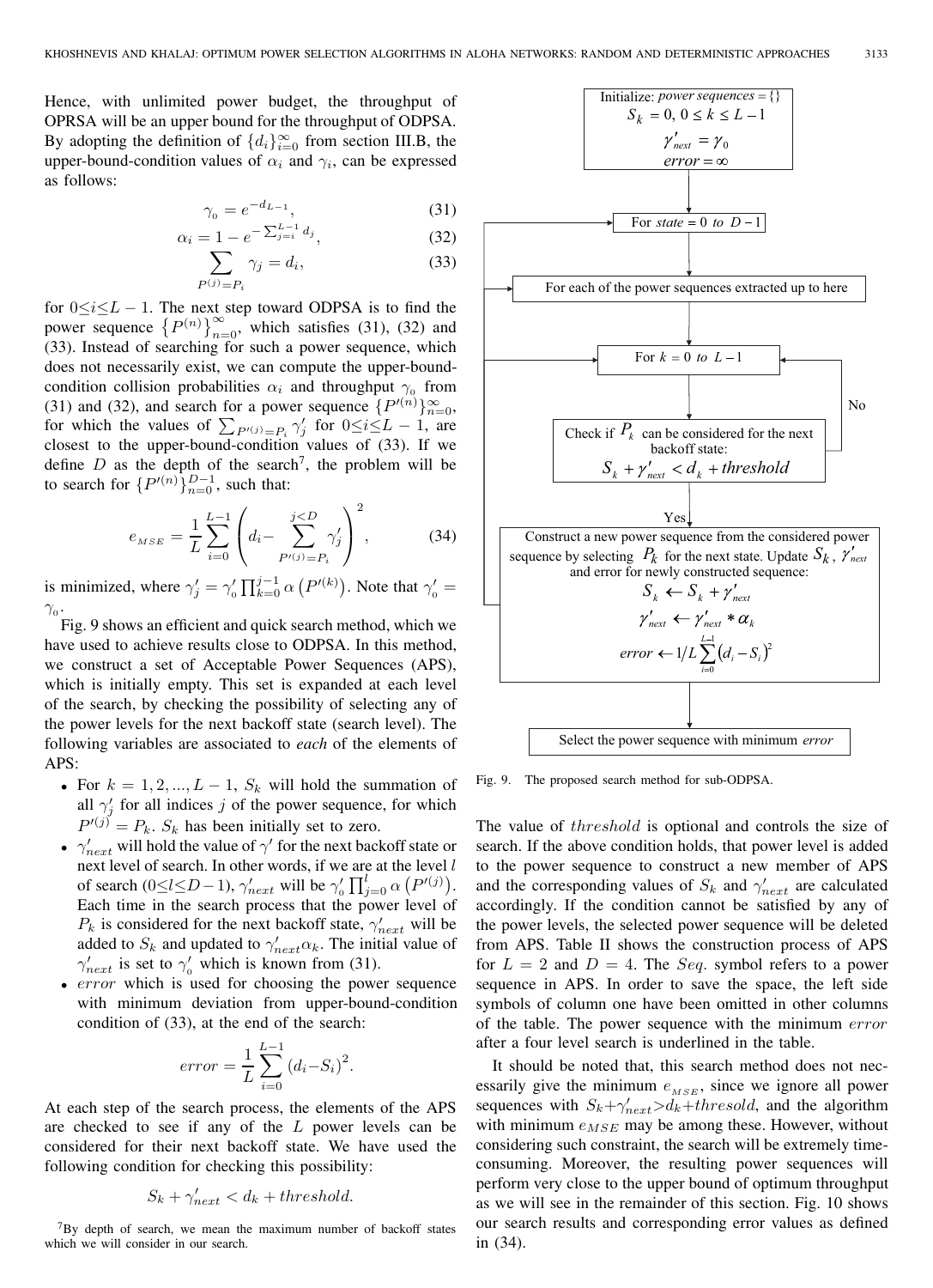TABLE II CONSTRUCTION PROCESS OF APS FOR  $L = 2$  and  $D = 4$ ;  $threshold = 0$ 

| Level 0                                                                                        | Level 1                                           | Level <sub>2</sub>                                                                                           | Level 3                                                                                                                                                                       |
|------------------------------------------------------------------------------------------------|---------------------------------------------------|--------------------------------------------------------------------------------------------------------------|-------------------------------------------------------------------------------------------------------------------------------------------------------------------------------|
|                                                                                                | $\{0,0\}$                                         | $\{0, 0, 1\}$                                                                                                | $\{0,0,1,1\}$                                                                                                                                                                 |
|                                                                                                | 0.9590                                            | 0.9590                                                                                                       | 0.9590                                                                                                                                                                        |
|                                                                                                | $^{(1)}$                                          | 0.3440                                                                                                       | 0.5051                                                                                                                                                                        |
|                                                                                                | 0.3440                                            | 0.1612                                                                                                       | 0.0755                                                                                                                                                                        |
|                                                                                                | 0.2006                                            | 0.0424                                                                                                       | 0.0089                                                                                                                                                                        |
| $Seq. = \{0\}$<br>$S_0 = 0.5315$<br>$S_1 = 0$<br>$\gamma'_{next} = 0.4276$<br>$error = 0.3096$ | $\{0,1\}$<br>0.5315<br>0.4276<br>0.2003<br>0.1307 | $\{0, 1, 0\}$<br>0.7318<br>0.4276<br>0.1612<br>0.0569<br>$\{0,1,1\}$<br>0.5315<br>0.6279<br>0.0939<br>0.1098 | $\{0, 1, 0, 0\}$<br>0.8929<br>0.4276<br>0.1296<br>0.0267<br>$\{0, 1, 0, 1\}$<br>0.7318<br>0.5887<br>0.0755<br>0.0369<br>$\{0,1,1,0\}$<br>0.6253<br>0.6279<br>0.0755<br>0.0702 |
| $Seq. = \{1\}$                                                                                 | $\{1,0\}$                                         | $\{1,0,0\}$                                                                                                  | $\{1,0,0,0\}$                                                                                                                                                                 |
| $S_0 = 0$                                                                                      | 0.2490                                            | 0.4493                                                                                                       | 0.6105                                                                                                                                                                        |
| $S_1 = 0.5315$                                                                                 | 0.5315                                            | 0.5315                                                                                                       | 0.5315                                                                                                                                                                        |
| $\gamma'_{next} = 0.2490$                                                                      | 0.2003                                            | 0.1612                                                                                                       | 0.1296                                                                                                                                                                        |
| $error = 0.5051$                                                                               | 0.2871                                            | 0.1567                                                                                                       | 0.0809                                                                                                                                                                        |

In the next step, we need to extend these power sequences to construct sub-ODPSAs by defining  $P'(n) = P_{L-1}$  for  $n \ge D$ , and make exact analysis of these power sequences<sup>8</sup>. We will use the notations  $\tilde{\alpha}_i$  and  $\tilde{\gamma}_i$  for sub-ODPSAs, so that these quantities can be distinguished from those of upper bound condition. Noting (29) and defining  $\tilde{\alpha}_L = 0$ , the following system of equations should be satisfied:

$$
\frac{1-\tilde{\alpha}_i}{1-\tilde{\alpha}_{i+1}} = \exp\left(-\sum_{P'(j)=P_i} \tilde{\gamma}_j\right), \quad 0 \le i \le L-1, (35)
$$

which will have the following form after considering  $P'(n)$  =  $P_{L-1}$  for  $n \geq D$ :

$$
\ln\left(\frac{1-\tilde{\alpha}_i}{1-\tilde{\alpha}_{i+1}}\right) + \sum_{P^{(j)}=P_i}^{j
$$
\ln\left(1-\tilde{\alpha}_{L-1}\right) + \sum_{P^{(j)}=P_{L-1}}^{j
$$
$$

where  $\tilde{\gamma}_j = \tilde{\gamma}_0 \prod_{k=0}^{j-1} \tilde{\alpha} \left( P'^{(k)} \right)$ . This will lead to  $L + 1$ unknown variables,  $\tilde{\gamma}_0$ , $\tilde{\alpha}_0$ , $\tilde{\alpha}_1$ , ..., $\tilde{\alpha}_{L-1}$ , with L equations. This is due to the fact that the upper-bound-condition equations (31), (32) and (33) do not give the corresponding value of the backoff factor. Therefore, we will leave  $\alpha_{L-1}$  as an optimization parameter. Noting (28), this is equivalent to leaving  $\tilde{r}$  as a variable to be optimized.

After solving the above equations, the value of throughput,  $\tilde{\gamma}_0$ , can be calculated. In Fig. 11, these sub-optimum throughput values have been compared with the throughput



Fig. 10. Extracted power sequences for  $D = 9$ : (a)  $L = 2$ ,  $e_{MSE} = 2.16 \times$  $10^{-5}$ , threshold = 0; (b)  $\hat{L} = 3$ ,  $e_{MSE} = 3.24 \times 10^{-5}$ , threshold = 0; (c)  $L = 4$ ,  $e_{MSE} = 1.41 \times 10^{-4}$ , threshold = 0.026 $\gamma_0$ ; (d)  $L = 5$ ,  $e_{MSE} = 3.90 \times 10^{-3}$ , threshold = 0.142 $\gamma_0$ .



Fig. 11. Comparison of ORPSA throughput, as an upper bound for the throughput of ODPSA, with throughput of sub-ODPSA and conjectural sequence  $(D = 9)$ .

of ORPSA, which has been shown to be an upper bound for the throughput of ODPSA. As it is evident from Fig. 11, throughput values of sub-ODPSA are very close to throughput of ORPSA, which has been proven to be an upper bound for ODPSA throughput. Therefore, it is obvious that the proposed algorithms will have very similar performance to ODPSA as well.

Although our approach in this section presents a method to drive sub-optimum deterministic power selection algorithms (power sequences), we have not given a general visual pattern of such power sequences. For this purpose, we will present a conjectural sequence for ODPSA. This scheme is depicted in Fig. 12 and has been constructed based on the similarities of the sub-optimum power sequences (see Fig. 10). The

<sup>8</sup>Such a choice is obviously optional. Our choice in favor of <sup>P</sup>*L*−<sup>1</sup> results from the frequent appearance of this power level in higher states of the extracted power sequences (see Fig 10).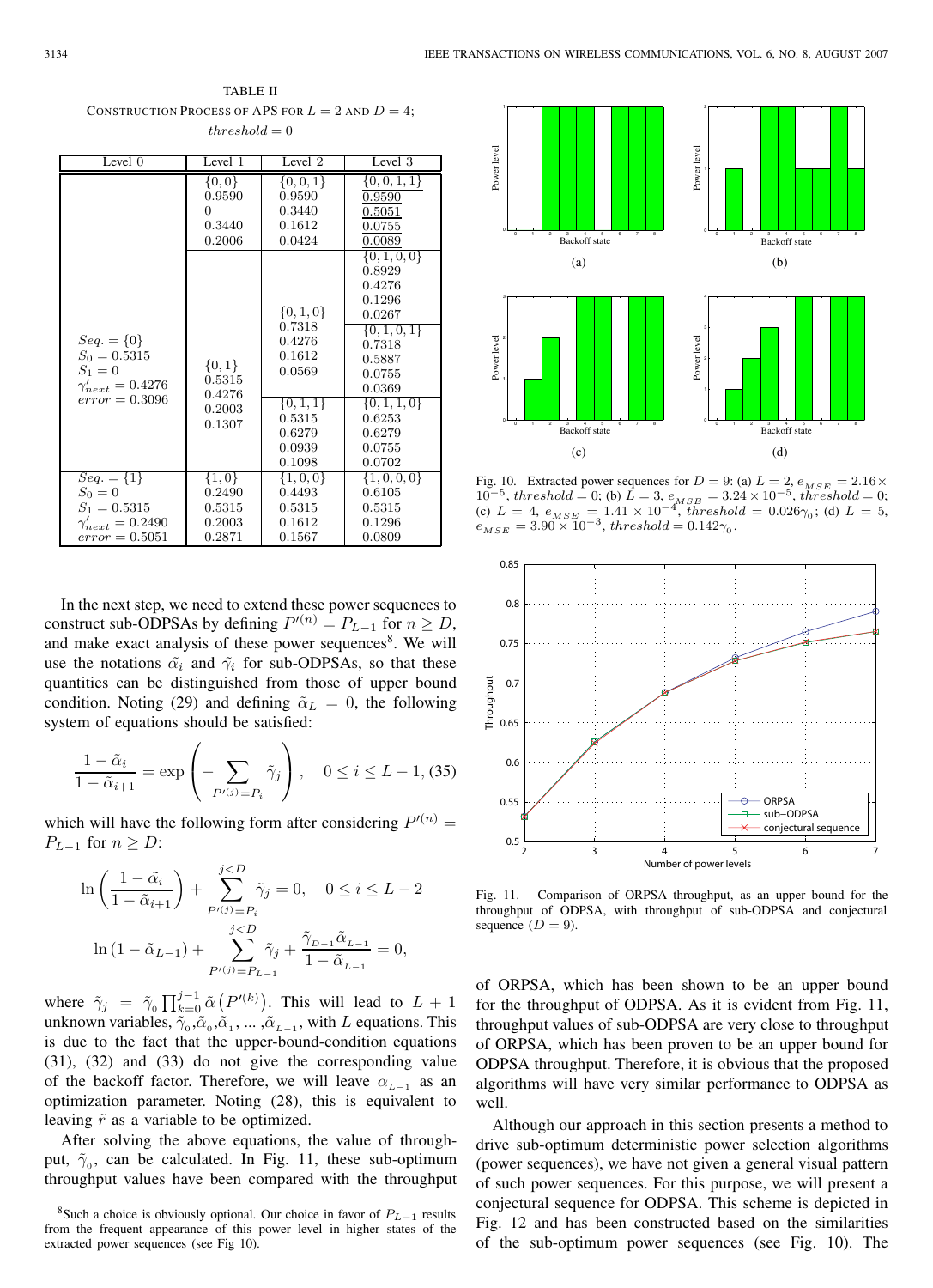

Fig. 12. Conjectural power sequence. The throughput of this algorithm has been compared with the throughput of sub-ODPSA and ORPSA in Fig. 11.

throughput of this power selection algorithm can be calculated from similar equations, discussed for sub-optimum algorithms and has been included in Fig. 11.

As mentioned in the beginning of this section, the throughput of deterministic power selection algorithms is not a wellbehaved function of the pattern of the power sequences. However, some general rules can be extracted about the pattern of the optimum power sequences. For example, by considering (33) and noting that  $\{d_i\}_{i=0}^{\infty}$  is a decreasing sequence (see III.B), we conclude that  $\left\{ \sum_{P(i)=P_i}^{\infty} \gamma_j \right\}_{i=0}^{L-1}$  is decreasing with respect to *i*. Noting that  $\{\gamma_j\}_{j=0}^{\infty}$  is a decreasing sequence, one way of satisfying the decreasing trend of  $\{\sum_{P^{(j)}=P_i} \gamma_j\}$ , with respect to  $i$ , is to use smaller power levels in lower backoff states and larger power levels in higher backoff states. This conclusion justifies the pattern of conjectural sequence in Fig. 12.

#### VII. ODPSA WITH CONSTRAINED POWER BUDGET

In this section, we will discuss the power-throughput characteristic of ODPSA. Our purpose is to find a power sequence which has maximum value of throughput for a predetermined value of average power. We will first prove that the characteristic of ORPSA will be an upper bound for that of ODPSA. Next, we will use a search method similar to that discussed in the previous section which will give the suboptimum characteristic. We will show that this sub-optimum characteristic will perform very close to the upper bound.

From (25) and definition of  $\gamma_i$  and  $\beta_i$ ,  $i \geq 0$ , the average power can be expressed as:

$$
P_{av} = \sum_{i=0}^{\infty} P^{(i)} \gamma_i / \gamma_0 = \sum_{i=0}^{L-1} P_i \left( \sum_{P^{(j)} = P_i} \gamma_j / \gamma_0 \right) \quad (36)
$$

$$
= 1 / \gamma_0 \sum_{i=0}^{L-1} (\beta_i - \beta_{i+1}) P_i.
$$

As discussed in section IV, we will consider logarithmically equi-spaced power levels,  $\mathbf{P} = \{1, R, R^2, ..., R^{L-1}\},\$  where

 $R$  is the power step. Therefore, we will have:

$$
\gamma_0 = \sum_{i=0}^{L-1} (\beta_i - \beta_{i+1}) e^{-\beta_i}
$$

$$
P_{av} = 1/\gamma_0 \sum_{i=0}^{L-1} (\beta_i - \beta_{i+1}) R^i.
$$

It is evident that the above equations constitute exactly the same optimization problem discussed in IV.A, for limited power budget scenario. Consequently, the power-throughput characteristic of ORPSA can be considered as an upper bound for that of ODPSA. After calculating the upper-boundcondition values of  $\gamma_0$ ,  $\alpha_i$  and  $\sum_{P^{(j)}=P_i} \gamma_j$  for  $0 \le i \le L-1$ , a search algorithm similar to one shown in Fig. 9 can be used to find power sequences  $\left\{P'(n)\right\}_{n=0}^{D-1}$ , which will be close enough to the upper bound conditions. Then, by repeating the last power level,  $P^{(n)} = P^{(D-1)}$  for  $n \ge D$ , sub-ODPSAs will be constructed. These sub-optimum power sequences should be analyzed in order to reveal exact values of throughput,  $\tilde{\gamma}_0$ , and probabilities of collision,  $\tilde{\alpha}_i$  for  $0 \le i \le L - 1$ .

Considering (35) and (36), the following system of equations should be satisfied:

$$
\frac{1 - \tilde{\alpha}_i}{1 - \tilde{\alpha}_{i+1}} = \exp\left(-\sum_{P'(j) = P_i} \tilde{\gamma}_j\right), \quad 0 \le i \le L - 1,
$$

$$
\sum_{i=0}^{L-1} R^i \left(\sum_{P'(j) = P_i} \tilde{\gamma}_j / \tilde{\gamma}_0\right) - P_{av} = 0.
$$

Assume that  $i^*$  is the index of the power level used for state  $D-1$ , i.e.  $P^{(D-1)} = P_{i^*}$ . Noting that this power level has been repeated for states  $n \geq D$ , the above equations will have the following form:

$$
\ln\left(\frac{1-\tilde{\alpha}_i}{1-\tilde{\alpha}_{i+1}}\right) + \sum_{P'(j)=P_i}^{j  

$$
\ln\left(\frac{1-\tilde{\alpha}_{i^*}}{1-\tilde{\alpha}_{i^*+1}}\right) + \sum_{P'(j)=P'(D-1)}^{j  

$$
\sum_{i=0}^{L-1} R^i \left(\sum_{P'(j)=P_i}^{j
$$
$$
$$

After solving these equations for a given power budget constraint  $P_{av}$ , the sub-optimum throughput value will be revealed and sub-optimum power-throughput characteristic can be presented. The resulting sub-optimum power-throughput characteristic with  $R=10$  has been compared with the characteristic of ORPSA in Fig. 13. The figure shows that the performance of sub-ODPSA is very close to characteristic of ORPSA, which has been proven to be an upper bound for ODPSA characteristic. Therefore, we conclude that the presented sub-ODPSAs can be used as close approximations to ODPSAs, both in limited and unlimited power scenarios. The power-throughput characteristic of the conjectural sequence can be derived based on similar equations and has also been presented in Fig. 13.